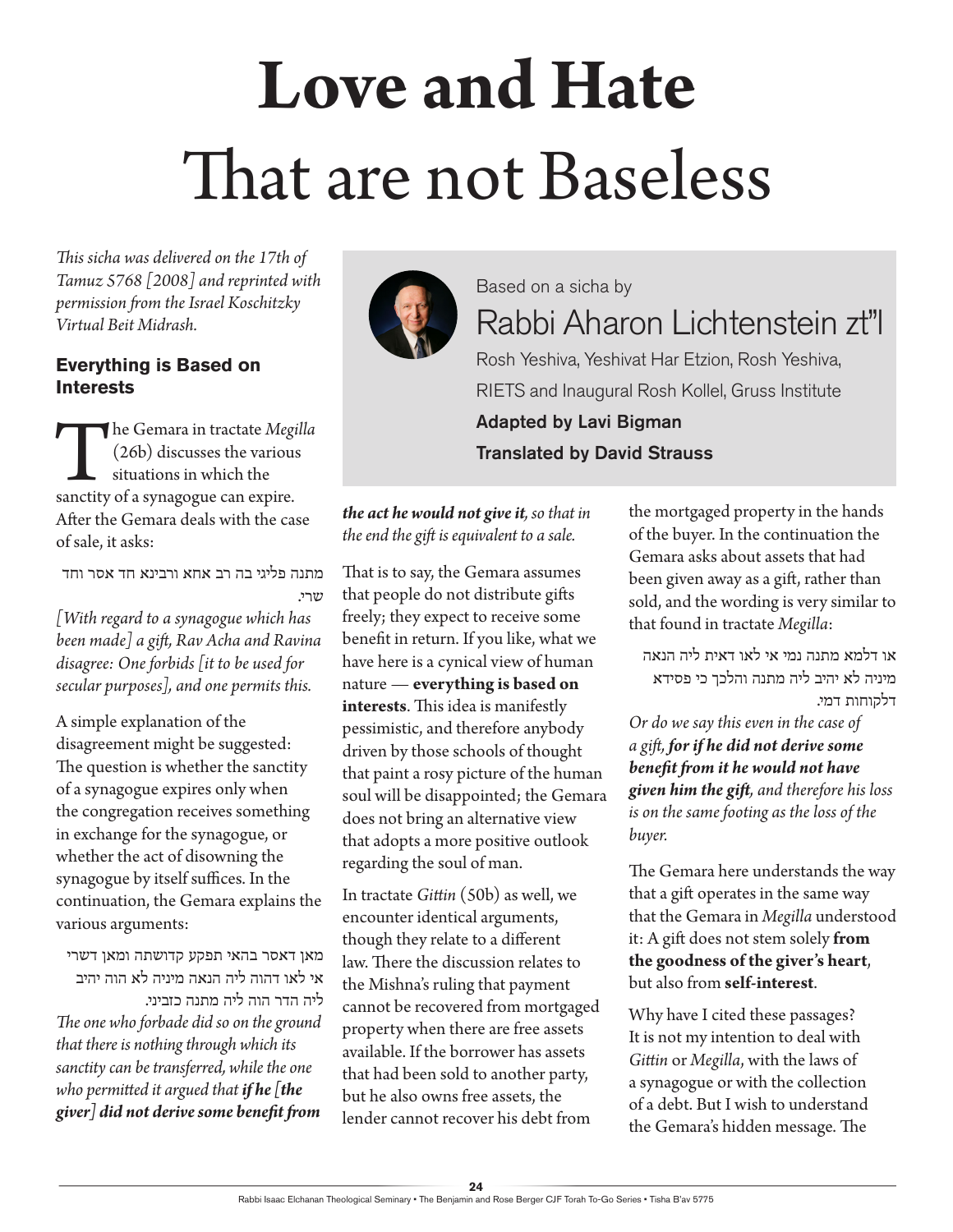Gemara poses the following question: Is it possible to speak of a gift that is given absolutely freely? In these passages *Chazal* examine man's inner world, assessing the extent to which his considerations are idealistic or economic.

During the Three Weeks we remember the shocking and terrifying destruction that befell the people of Israel two thousand years ago. So too must we confront *Chazal*'s assessment of the causes that led up to that destruction. *Chazal* distinguished between the circumstances leading to the destruction of the First Temple and those associated with the destruction of the Second Temple. There are dreadful accounts of the First Temple period; even though there were ups and downs, the overall picture is very gloomy. The problems of the First Temple period included idolatry, incest and bloodshed. Anyone who doesn't understand the message in the narrative sections of the books of Melakhim and Divrei Hayamim can open the books of Yeshaya and Yirmiya and see the full picture.

The Second Temple period presents a sharply different picture: the institution of the synagogue begins to take hold alongside that of the Temple; Torah study and loyalty to the Sages of Israel are on the rise. Here too there were ups and downs, but the general impression is that during this period the people are clearly committed to the Torah and to observance of the *mitzvot*. *Chazal* understood that in order to explain the destruction of the Second Temple, we must look elsewhere and find problems that differ from those of the First Temple period. As is well known, *Chazal* turned their eyes to what they called *sinat chinam*, baseless hatred.

### **Getting to the Root of the Problem**

Here arise several questions: Granted that baseless hatred is an undesirable phenomenon, but in what way is it so severe that it brought about the destruction of the Temple? There is a prohibition, "You shall not hate your brother in your heart," but is the violation of this prohibition so serious that the Temple should be destroyed on its account? We have it on the authority of Rabbeinu Yona that a negative commandment that does not involve an action is less severe than a negative commandment that involves an action!

It seems to me that there is an important point that must be kept in mind. It might very well be that on the scale of sins and transgressions, baseless hatred does not stand at the top of the pyramid. There is no specific prohibition of "baseless hatred"; there is only a prohibition of hatred. However, in the list of sins composed by the Geonim and recited as part of confession on Yom Kippur (*Al chet*), a distinction is made between **hatred** and **baseless hatred**. What is the difference between them?

The list of sins in the *Al chet* confession is not meant to be comprehensive. We are dealing with a list that relates not only to **sins**, but also to the **sinner**. This confession focuses upon the individual and collective awareness that we are all sinners. Here enter all kinds of problematic qualities and behaviors that are not necessarily included in the list of prohibitions; and even if they are found there, it is not necessarily at the top.

In this connection, I have frequently mentioned the words of the Rambam who noted this point:

אל תאמר שאין תשובה אלא מעבירות שיש בהן מעשה כגון זנות וגזל וגניבה אלא כשם שצריך אדם לשוב מאלו כך הוא צריך לחפש בדעות רעות שיש לו ולשוב מן הכעס ומן האיבה ומן הקנאה ומן ההתול ומרדיפת הממון והכבוד ומרדיפת המאכלות וכיוצא בהן מן הכל צריך לחזור בתשובה ואלו העונות קשים מאותן שיש בהן מעשה שבזמן שאדם נשקע באלו קשה הוא לפרוש מהם. **הלכות תשובה ז:ג**

*A person should not think that repentance is only necessary for those sins that involve a deed such as promiscuity, robbery, or theft. Rather, just as a person is obligated to repent from these, similarly, he must search out his evil character traits. He must repent from anger, hatred, envy, frivolity, the pursuit of money and honor, the pursuit of gluttony, and the like. He must repent for all [of the above]. These sins are more difficult than those that involve deeds. If a person is attached to these, it is more difficult for him to separate himself .*  **Hilkhot Teshuva 7:3**

When the Rambam writes that these are more difficult, he is not referring to the severity of the prohibition, but rather to the influence that it has on the person. If we ask ourselves what is the place of baseless hatred, the answer is that it involves a violation of a negative commandment. However, it was not the transgression and its severity that brought *Chazal* to list baseless hatred as the cause of the destruction of the Temple, but rather its impact on the individual and upon the nation.

Why is this so? For a simple reason that brings us back to the starting point: What is meant by baseless hatred? Does a person wake up in the morning and decide for no reason that he can't stand his neighbors? If some ulterior motive underlies **unwarranted love** and **unwarranted**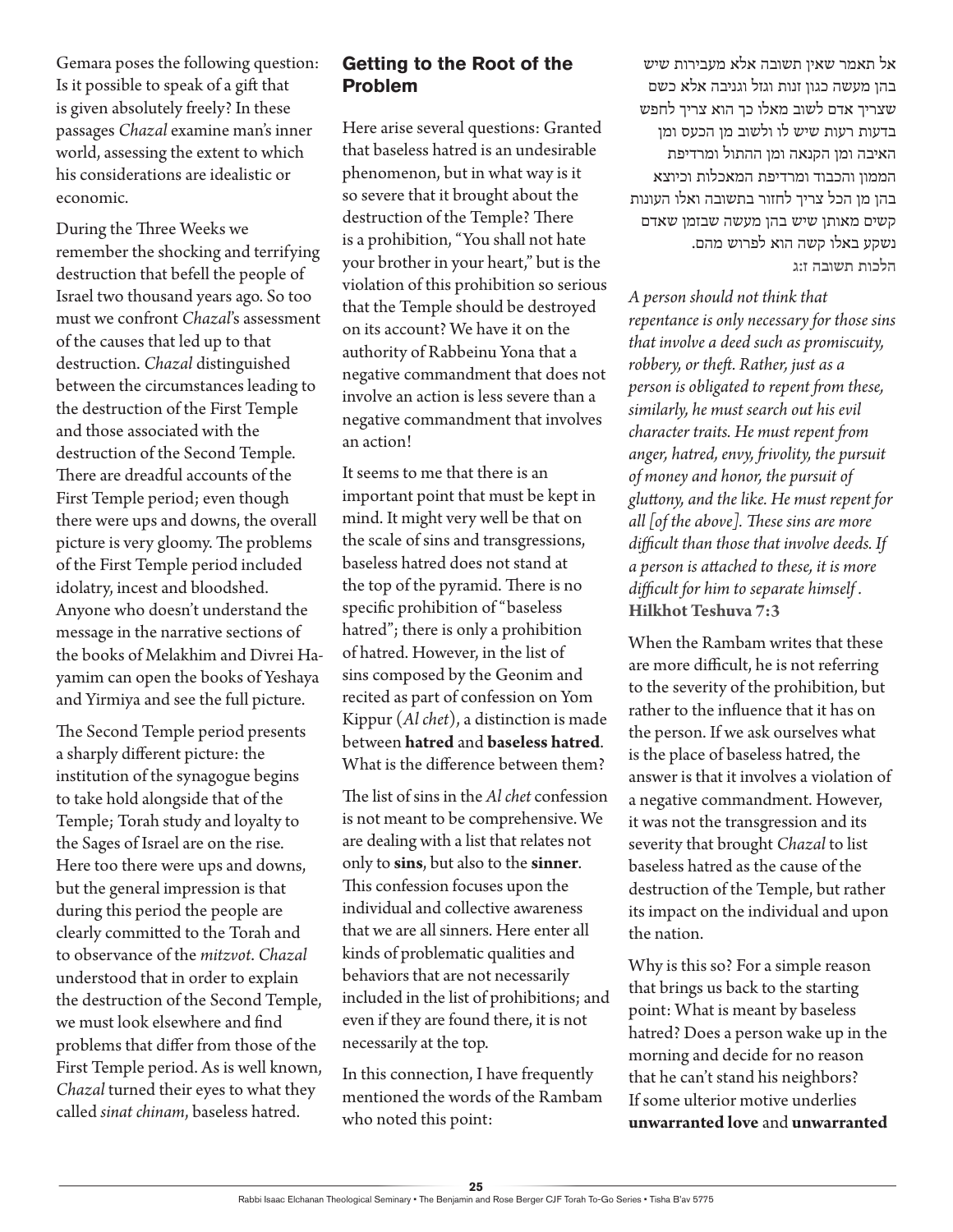Hatred is a sin, and an unpleasant one at that. But the circumstances which breed such hatred — that hatred referred to as "baseless hatred" because the individual does not understand its source — it is there that corruption thrives. For this we say *Al chet*, and from this it is difficult to set oneself free.

**gifts** (as we saw in the talmudic passages cited above), there must be some reason behind **unwarranted hatred**. There is really no such thing as baseless hatred; it merely **seems** baseless.

What level of self-interest must a person reach in order to engage in "baseless hatred"? It was because of this lack of sensitivity, because of a disregard of general human ethics, because of a rejection of values — it was because of contempt for all these things and holding fast only to those things that are closest to a person's heart that the Temple was destroyed.

Hatred is a sin, and an unpleasant one at that. But the circumstances which breed such hatred — that hatred referred to as "baseless hatred" because the individual does not understand its source — it is there that corruption thrives. For this we say *Al chet*, and from this it is difficult to set oneself free.

All this relates to what happened in the time of *Chazal*, but it has ramifications for later generations as well. The Mishna states:

על שלשה דברים העולם עומד, על התורה ועל העבודה ועל גמילות חסדים. **אבות א:ב**

*The world rests on three foundations:* 

*Torah, Divine service and the practice of loving-kindness.*  **Avot 1:2**

These are the foundations upon which the world rests; and when these are undermined, the world collapses.

#### **Introspection**

We have learned from the Rambam at the beginning of *Hilkhot Ta'aniyot* that fasting is merely a fulfillment by rabbinic decree of the mitzva of crying out to God. By Torah law the mitzva is to cry out and to sound trumpets **in the event of any distress that arises**. The Rambam emphasizes that this is all part of repentance and introspection:

ודבר זה מדרכי התשובה הוא שבזמן שתבוא צרה ויזעקו עליה ויריעו ידעו הכל שבגלל מעשיהם הרעים הורע להן ככתוב עונותיכם הטו וגו' וזה הוא שיגרום להם להסיר הצרה מעליהם:

אבל אם לא יזעקו ולא יריעו אלא יאמרו דבר זה ממנהג העולם אירע לנו וצרה זו נקרה נקרית הרי זו דרך אכזריות וגורמת להם להדבק במעשיהם הרעים ותוסיף הצרה צרות אחרות הוא שכתוב בתורה והלכתם עמי בקרי והלכתי גם אני עמכם בחמת קרי כלומר כשאביא עליכם צרה כדי שתשובו אם תאמרו שהוא קרי אוסיף לכם חמת אותו קרי:

*This practice is one of the paths of repentance, for when distress arises, and*  *the people cry out [to God] and sound the trumpets, everyone will realize that [the distressing situation] occurred because of their evil conduct. This [realization] will cause the removal of this distress.*

*Conversely, should the people fail to cry out [to God] and sound the trumpets, and instead say, What has happened to us is merely a natural phenomenon and this distress is merely a chance occurrence, this is a cruel conception of things, which causes them to remain attached to their wicked deeds. Thus, this time of distress will lead to further distresses.* 

**Hilkhot Ta'aniyot 1:2-3**

The Rambam emphasizes two points: First, the recognition that the troubles that befall us are due to our immersion in sin; second, the obligation to locate the failing and that which needs correction. The Rambam says the same thing regarding the fixed fasts commemorating events of the past:

יש שם ימים שכל ישראל מתענים בהם מפני הצרות שאירעו בהן כדי לעורר הלבבות ולפתוח דרכי התשובה ויהיה זה זכרון למעשינו הרעים ומעשה אבותינו שהיה כמעשינו עתה עד שגרם להם ולנו אותן הצרות. **הלכות תעניות ה:א**

*There are days when the entire Jewish people fast because of the calamities that occurred to them then, to arouse [their] hearts and initiate [them in] the paths of repentance. This will serve as a reminder of our wicked conduct and that of our ancestors, which resembles our present conduct and therefore brought these calamities upon them and upon us.*  **Hilkhot Ta'aniyot 5:1**

We see, then, that fast days were instituted for the purpose of introspection. What should we examine on a fast day? There are three layers to this examination. First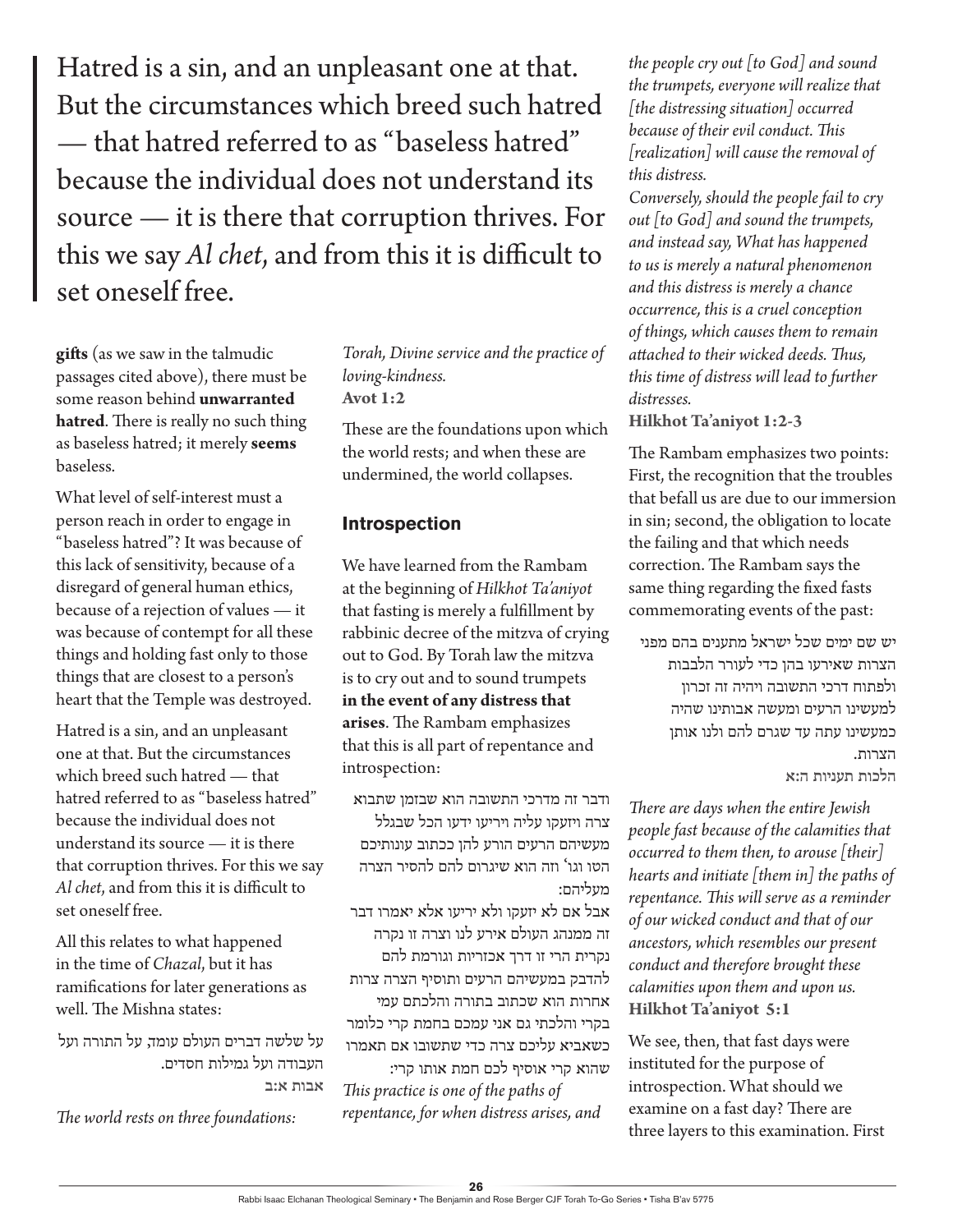and foremost, there should be an examination of **deeds** — "This will serve as a reminder of our wicked conduct and that of our ancestors."

There is a second layer, that of **introspection** and **soul searching**. On a certain level, introspection relates to a person's conduct — what he should have done, and what not. But introspection involves not only an examination of the deed, but also of the doer, of his soul. The Rambam speaks of this layer in the passage in *Hilkhot Teshuva* cited above — those evil character traits that dull the soul and destroy every good part of it.

There is, however, also a third layer. In addition to the expression in deed of these negative inclinations, and the negative qualities in themselves, one should examine the **roots** of these traits and actions. What made this possible? From where does the baseless hatred come? We are not dealing with an examination that contents itself with the surface levels, which are more comfortable to deal with. We are dealing with a fundamental examination of the deepest roots of one's soul. Even the soul has a subterranean layer, from whence comes the drive to sin and perversity.

This point is to a certain degree based on Scriptural verses. The Rambam, in that same introduction to chapter 5 of *Hilkhot Ta'aniyot*, derives the matter from the verse: "And they shall confess their iniquity, and the iniquity of their fathers" (Vayikra 26:40).

This verse appears at the end of the rebuke in *Parashat Bechukotai*. There is a certain difficulty there regarding the order of the verses, with which the early commentators already struggled. It first says: "And they shall confess their iniquity, and the iniquity of their

fathers," which indicates repentance; but immediately afterwards it says: "And I too shall walk contrary to them, and bring them into the land of their enemies." (v. 41), and only afterwards do we come to repentance on the part of the people of Israel: "Then only will their uncircumcised hearts be humbled" (v. 41), and with it to the hoped-for salvation.

The answer seems clear. Israel did indeed begin to confess their sins owing to their distress and suffering, but the confessors only reached the outer layer. They confessed about the actions that grew out of their uncircumcised heart, but not about the heart itself; they did not deal with the uncircumcised heart. The purification process had clearly not been completed, and therefore God still "walks contrary to them," and only then is their uncircumcised heart humbled. Only in this way will all the bad qualities be humbled; what we have here is a repair of the soul, rather than merely a repair of deeds.

A person cannot achieve repair without repairing his deeds, but his deeds can be repaired without the person achieving repair. It is possible to repair the sins without repairing the soul.

The end of the verse is unclear — "And they will make amends for their sin." Are we dealing here with atonement? It seems to me that it would not be far-fetched to understand that here we are dealing with the third layer of man's self-examination: locating and treating the roots of sin. This is the pinnacle of repair.

If we wish to apply these conclusions to our own circumstances, we should examine ourselves with respect to the three principles upon which the world of the individual and of the collective

stand: Torah, Divine service and the practice of loving-kindness.

A person comes to the Yeshiva in order to build himself in these three realms. He wishes to grow in Torah, in service of God and in his practice of loving-kindness. A person must constantly engage in introspection — how is he progressing, what are his difficulties? If he finds that he is failing, he must ask himself to what extent is he examining not only the external cause, but also the inner layer, the root of the problem.

# **Repentance — Obligation, Mitzva, Opportunity**

Many areas leave room for introspection. We must always ask ourselves the question that arises from the proper understanding of the concept of baseless hatred: not only **what happened**, but also **what is the root of the problem**.

If a Yeshiva student finds that his prayer is a bit dry, that it falls into the category of fixed prayer, of prayer recited by rote — this is certainly something for which he must seek atonement and repair. But the more fundamental question is not how his prayer appears, but why does it appear that way. How is it that a person can sit all day in the *beit midrash*, and yet his prayer is dry? It is possible that he will find an answer in the world of prayer; but it is also possible that the answer lies in the entirety of his soul — the weakness of his prayer might be an expression of the weakness of his Torah. Dryness recognizes no borders.

If a person asks himself regarding his acts of loving-kindness, he might find that he practices kindness, but drags his feet. Perhaps he lacks human sensitivity. And perhaps even when he